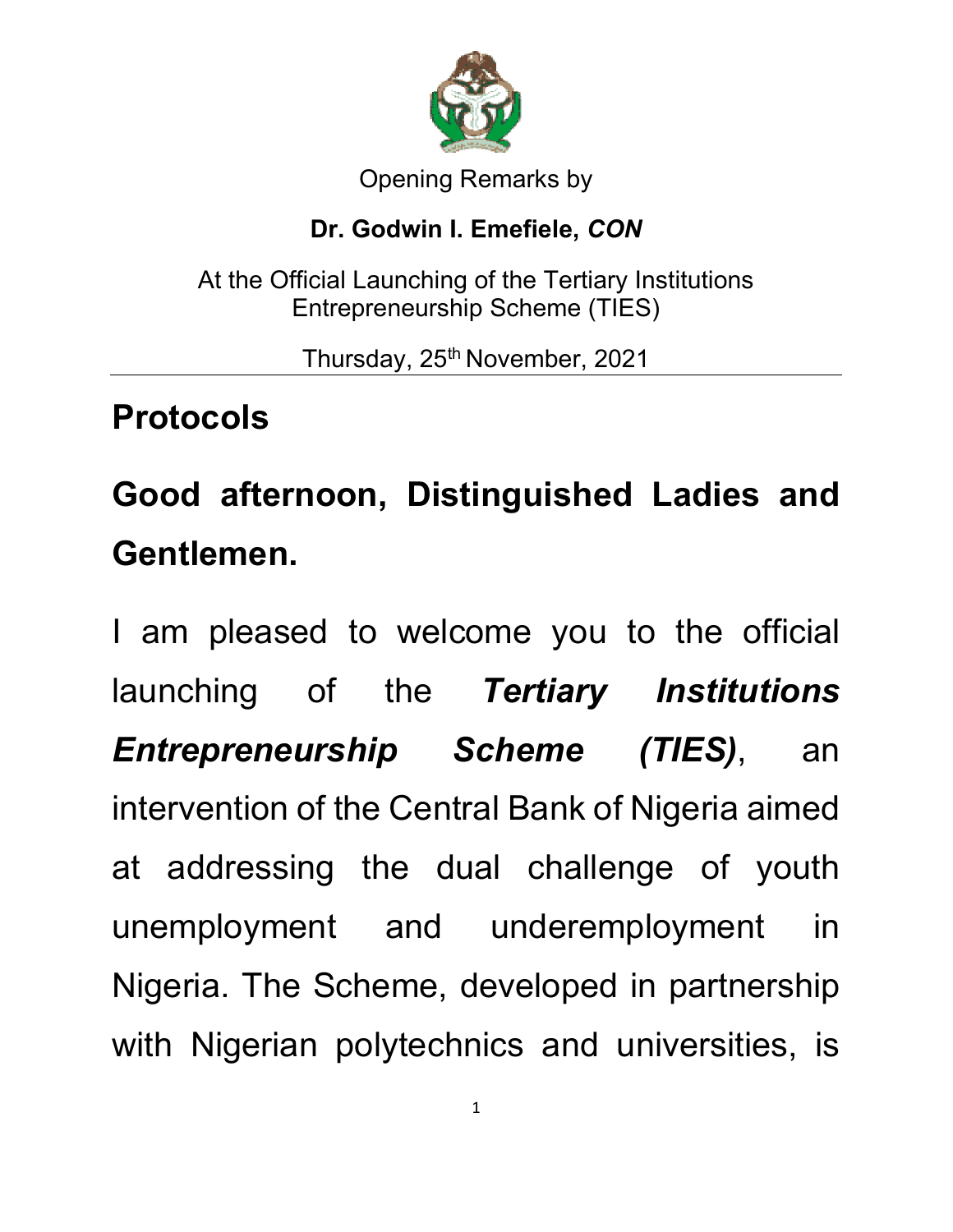designed to harness the potentials of graduate entrepreneurs by creating a paradigm shift from the pursuit of white-collar jobs to a culture of entrepreneurship for economic development and job creation.

1. As you are all aware, at the occasion of the 51<sup>st</sup> convocation of the University of Lagos, in July 2021, I delivered the convocation lecture titled, *National Development and Knowledge Economy in the Digital Age: Leapfrogging SMEs into the 21st Century*. At that event, I promised that the Central Bank will seek fresh collaboration with the nation's tertiary institutions to develop entrepreneurship programmes, and to support—through the provision of access to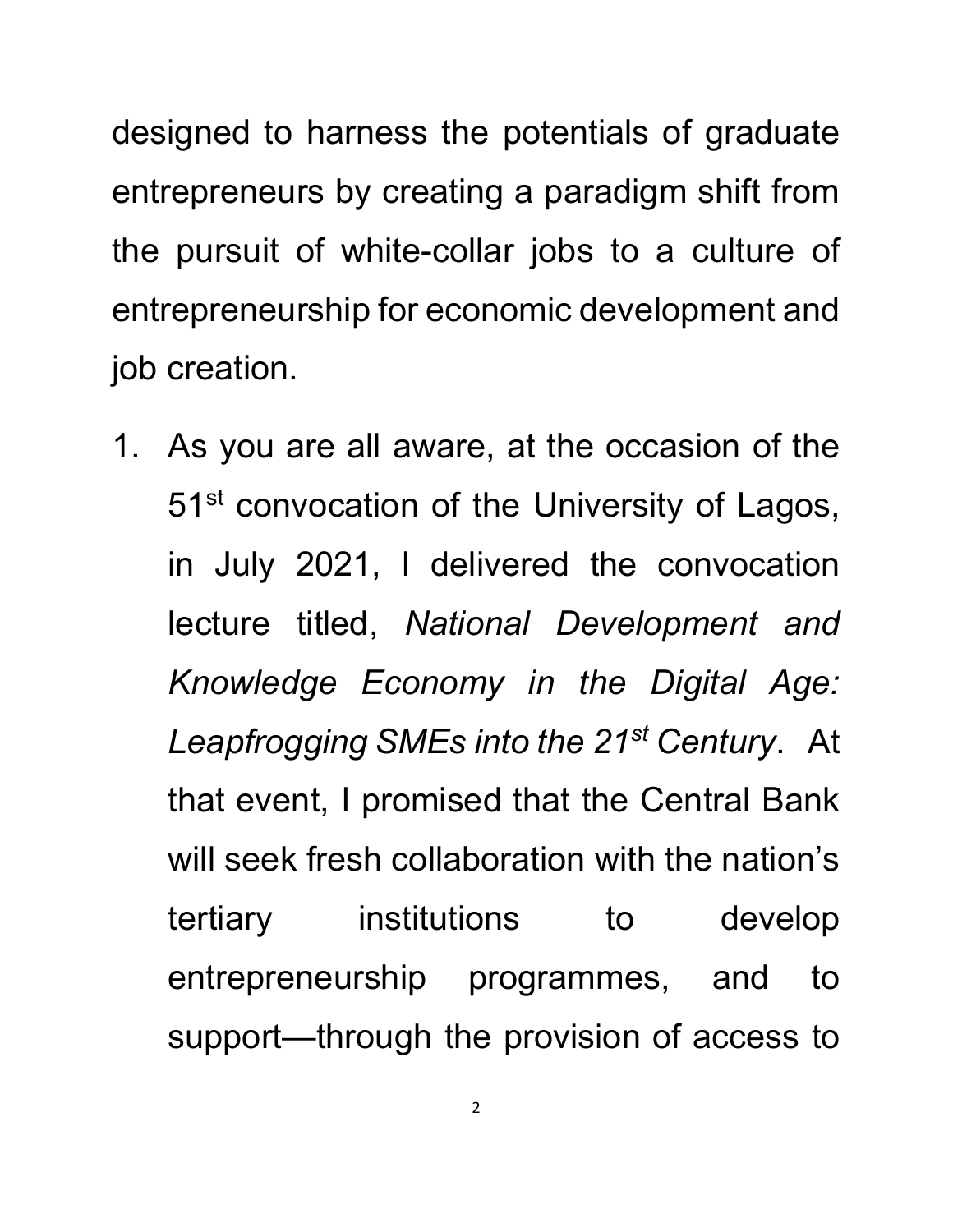finance—graduates and undergraduates who have bankable ideas, to bring the ideas to fruition. Engagements have been on-going between the Central Bank and the leadership of some of our tertiary institutions regarding the framework for an innovative financing model that will support entrepreneurship development among our graduates and undergraduates. This launch of the Tertiary Institutions Entrepreneurship Scheme today, is a culmination of the engagements and fulfillment of that promise.

2. With about 600,000 students graduating yearly from Nigerian tertiary institutions, and without the commensurate employment opportunities in both the public and private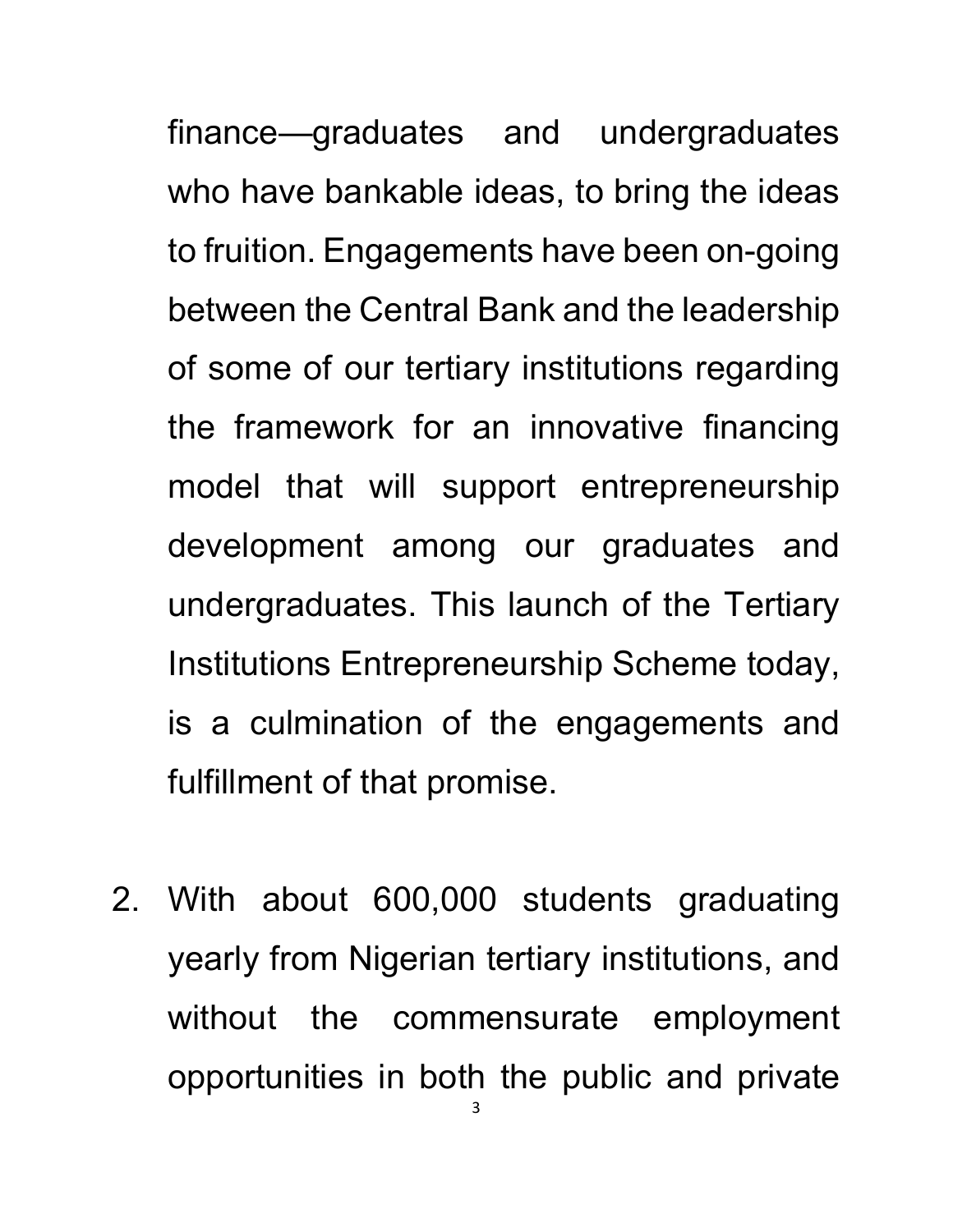sectors, it has become imperative that government, at all levels, puts in place policy measures to support entrepreneurial development among our youth. Such measures would create an enabling business ecosystem that supports innovation and enables the youth to unleash their entrepreneurial potential, by redirecting their focus from seeking white-collar jobs to a culture of entrepreneurship development. The ecosystem should provide support in reorientating, training, and providing a financing model apt to the peculiarity of the sector within which the businesses operate.

3. Ladies and Gentlemen, entrepreneurship is an integral part of any economy, and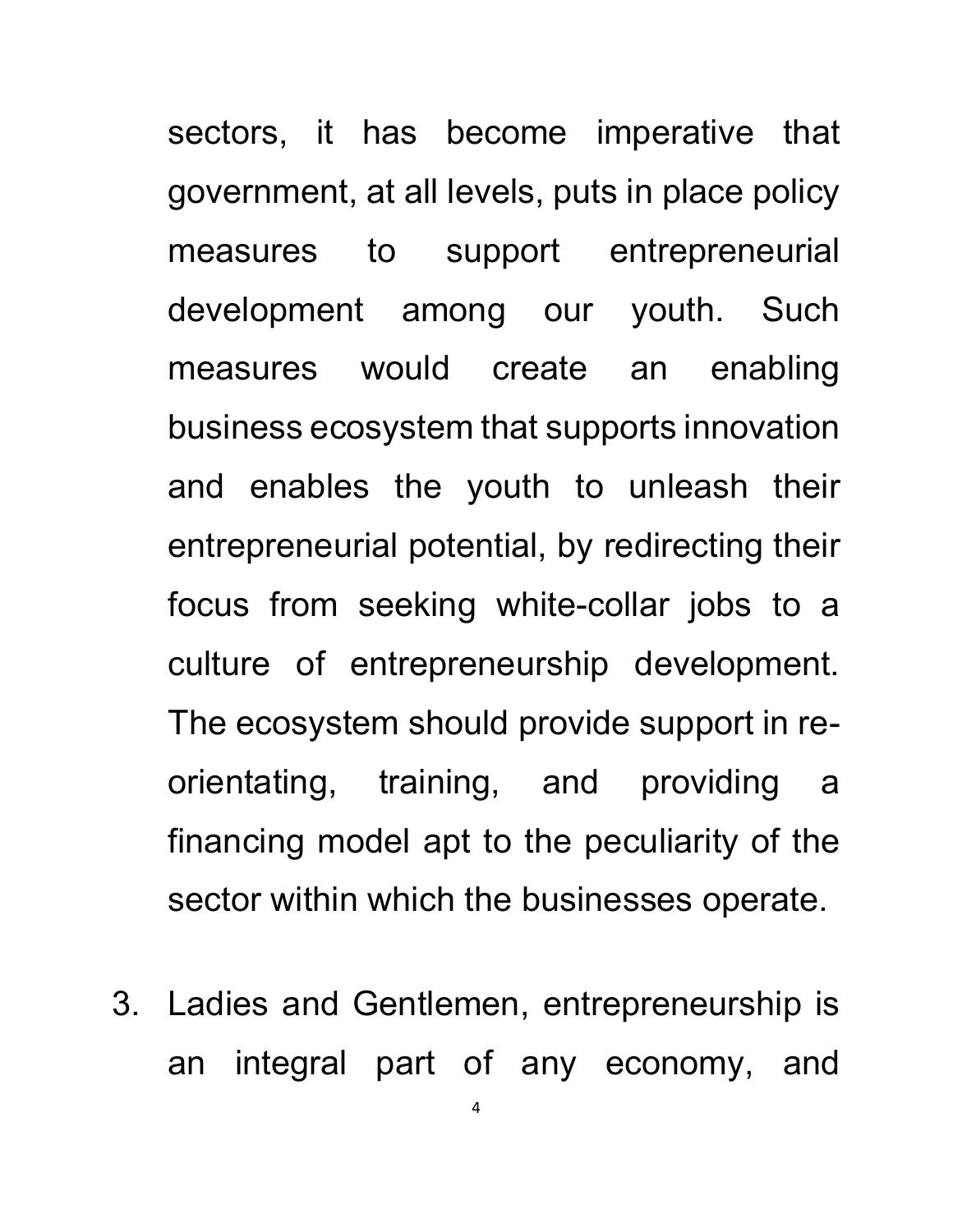entrepreneurs play a key role in driving growth and innovation, which in turn results in job creation. In line with its mandate of ensuring monetary and price stability, and its developmental mandate of ensuring inclusive growth in the economy, the Central Bank of Nigeria (CBN) has introduced several programmes that create an ecosystem that allows the flow of affordable credit to the real sector. These interventions are industry-led and designed to support the resilience of targeted priority sectors and segments for growth and jobs creation.

4. With an estimated population of 213 million, out of which two-third are youth, aged under 35 years, the nation is faced with a historic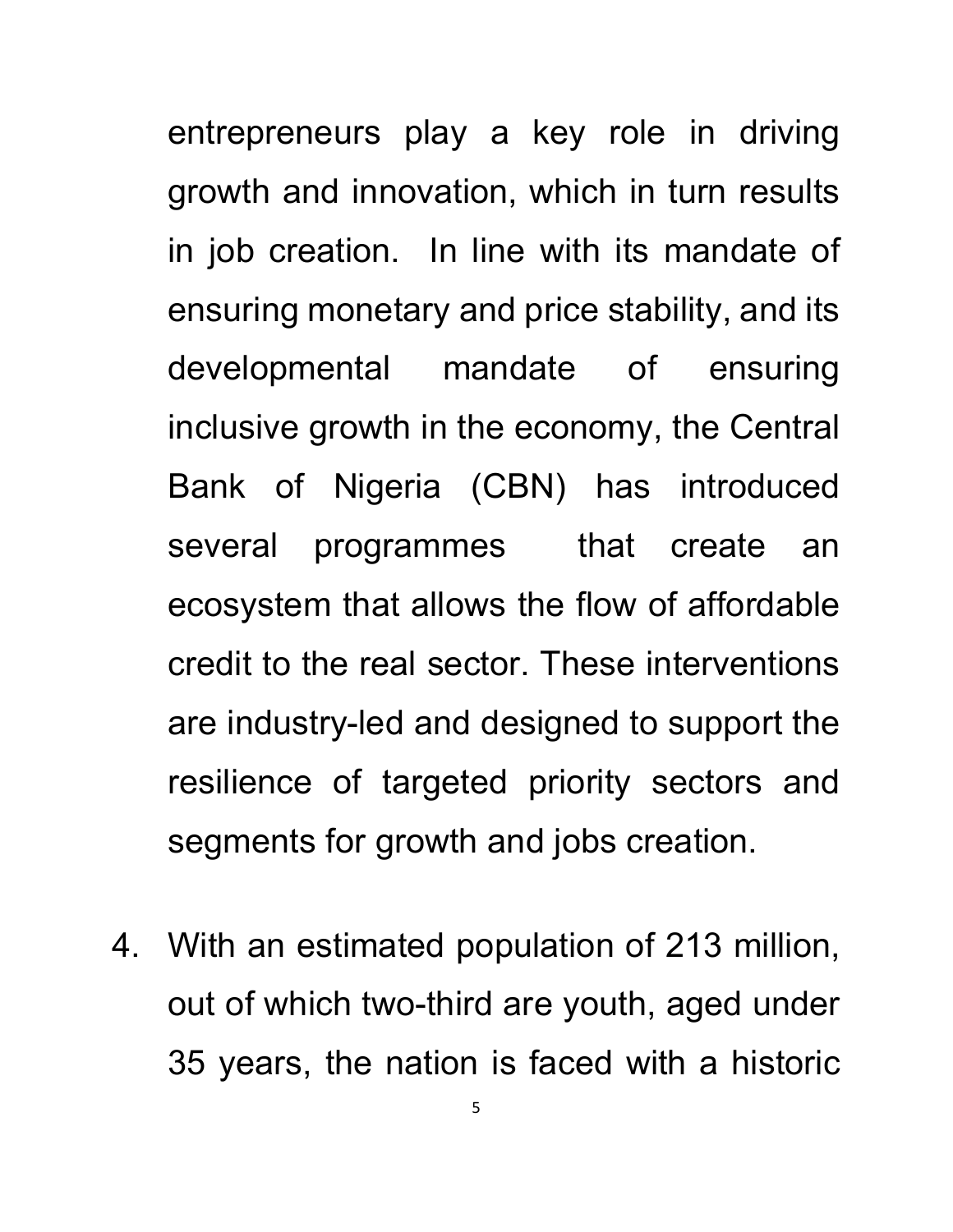opportunity, particularly as the demography continues to create clear evidence of their relevance to economic development, as accentuated by the global recognition of Nigerian tech start-ups and continued growth of businesses in the technology space owned by the youth.

5. In realization of this, the CBN has introduced several innovative financing programmes designed to extend low-cost financing to youth entrepreneurs across the country. These interventions have continued to receive resounding commendations, as they have proven effective in extending credit to youth entrepreneurs across the country. For instance, under its Targeted Credit Facility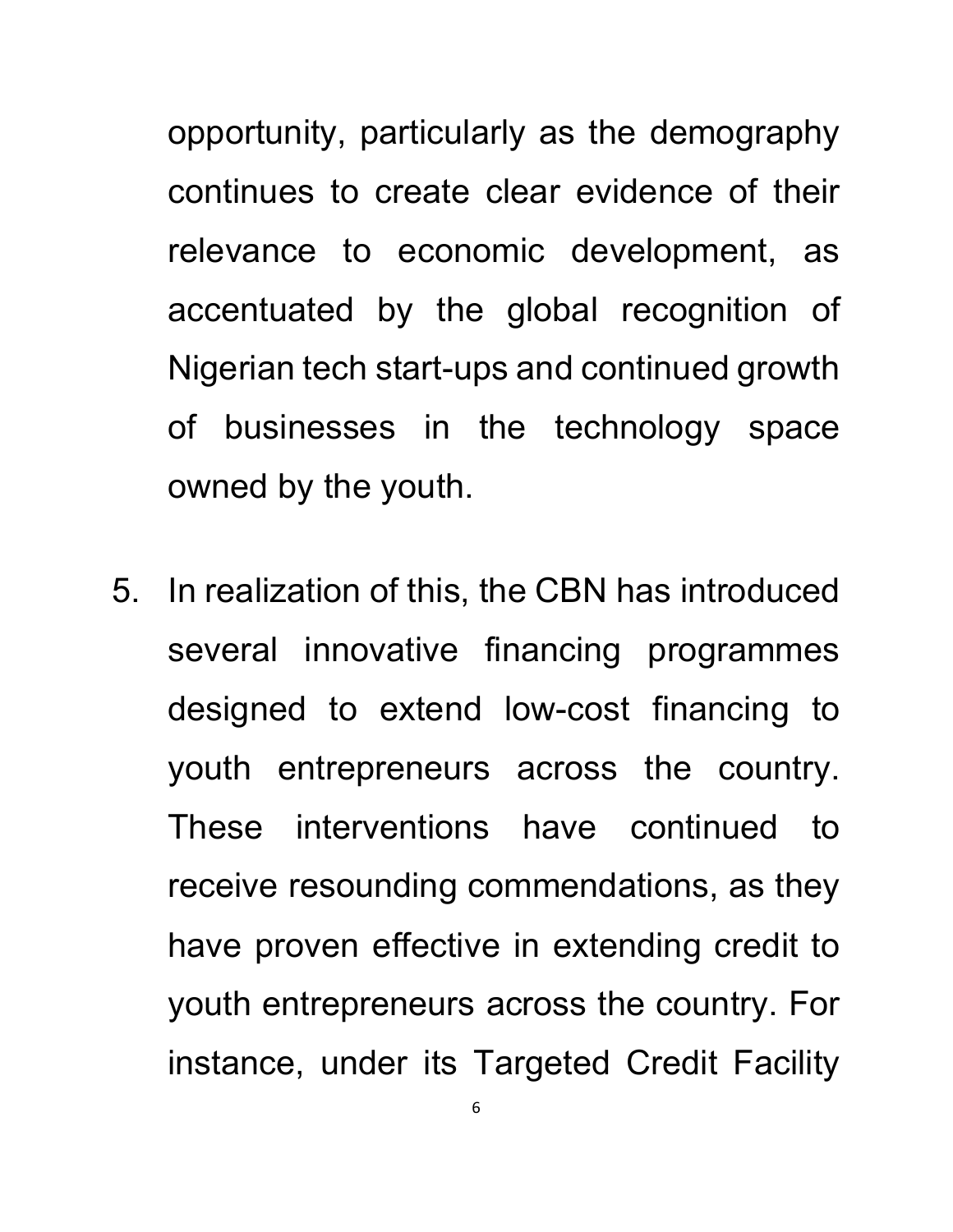(TCF), the Bank has disbursed a total of ₦363.49 billion to 766,719 beneficiaries, comprising 638,070 households and 128, 649 small businesses. Under its Agribusiness Small and Medium Enterprise Investment Scheme (AgSMEIS), the Bank has released  $\frac{1}{2}$  134.63 billion to 37,571 entrepreneurs. Disbursements under the NYIF stood at No. 00 billion to 7,057 small business beneficiaries.

6. Distinguished ladies and gentlemen, as part of measures to promote entrepreneurship development among the graduate and undergraduate youths of Nigerian polytechnics and universities, the Central Bank of Nigeria introduced the Tertiary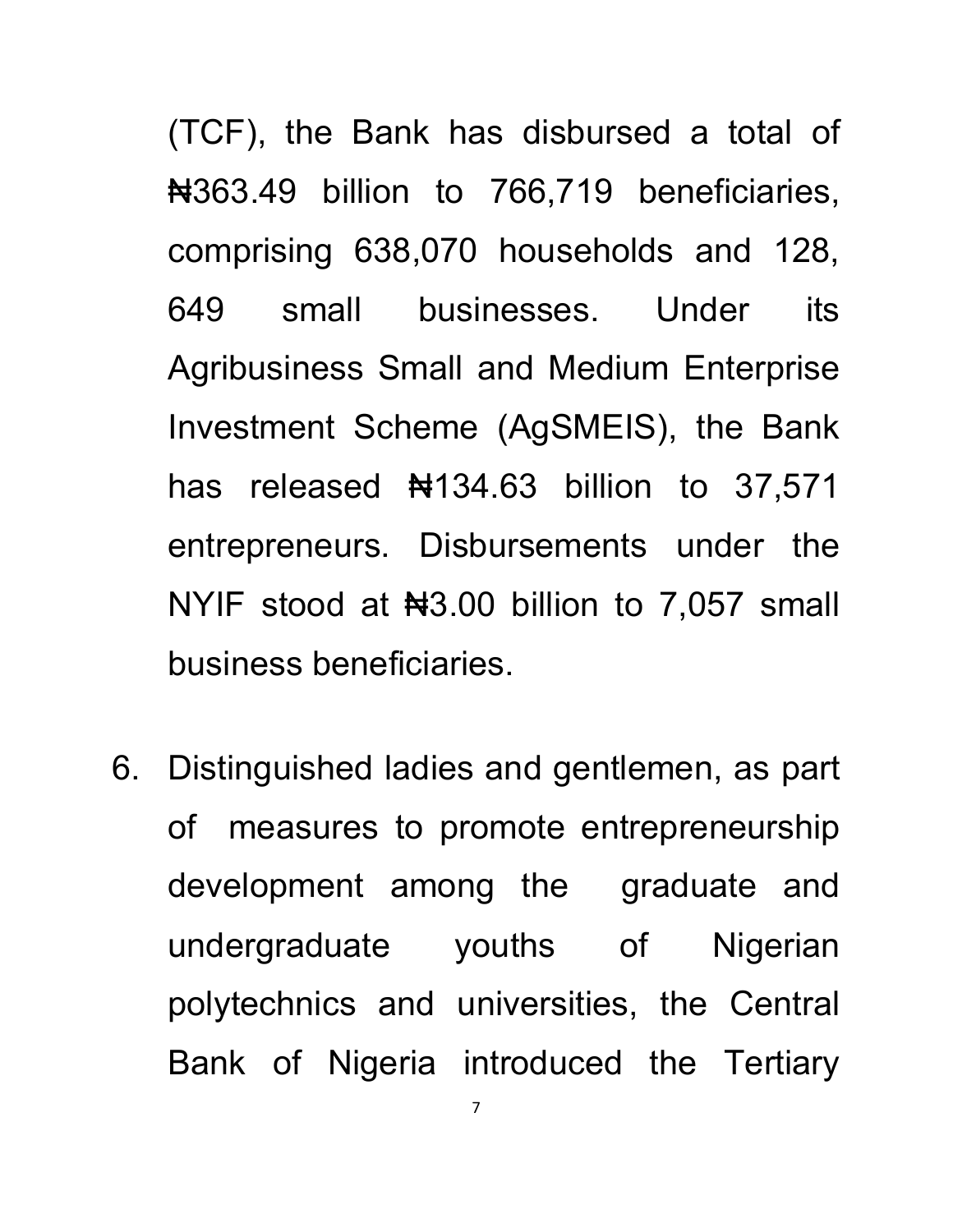Institutions Entrepreneurship Scheme (TIES) in October 2021, with the release of the implementation guidelines and the opening of the portal for submission of applications. The Scheme is aimed at providing an innovative financing model that will support the development of innovative entrepreneurial ideas among graduates and undergraduates of tertiary institutions in Nigeria.

7. Today's official launch of the TIES and subsequent inauguration of the Body of Experts (BoE) for the Scheme's Developmental Component is a testimony of the important roles the youth play in building new blocks for economic growth, particularly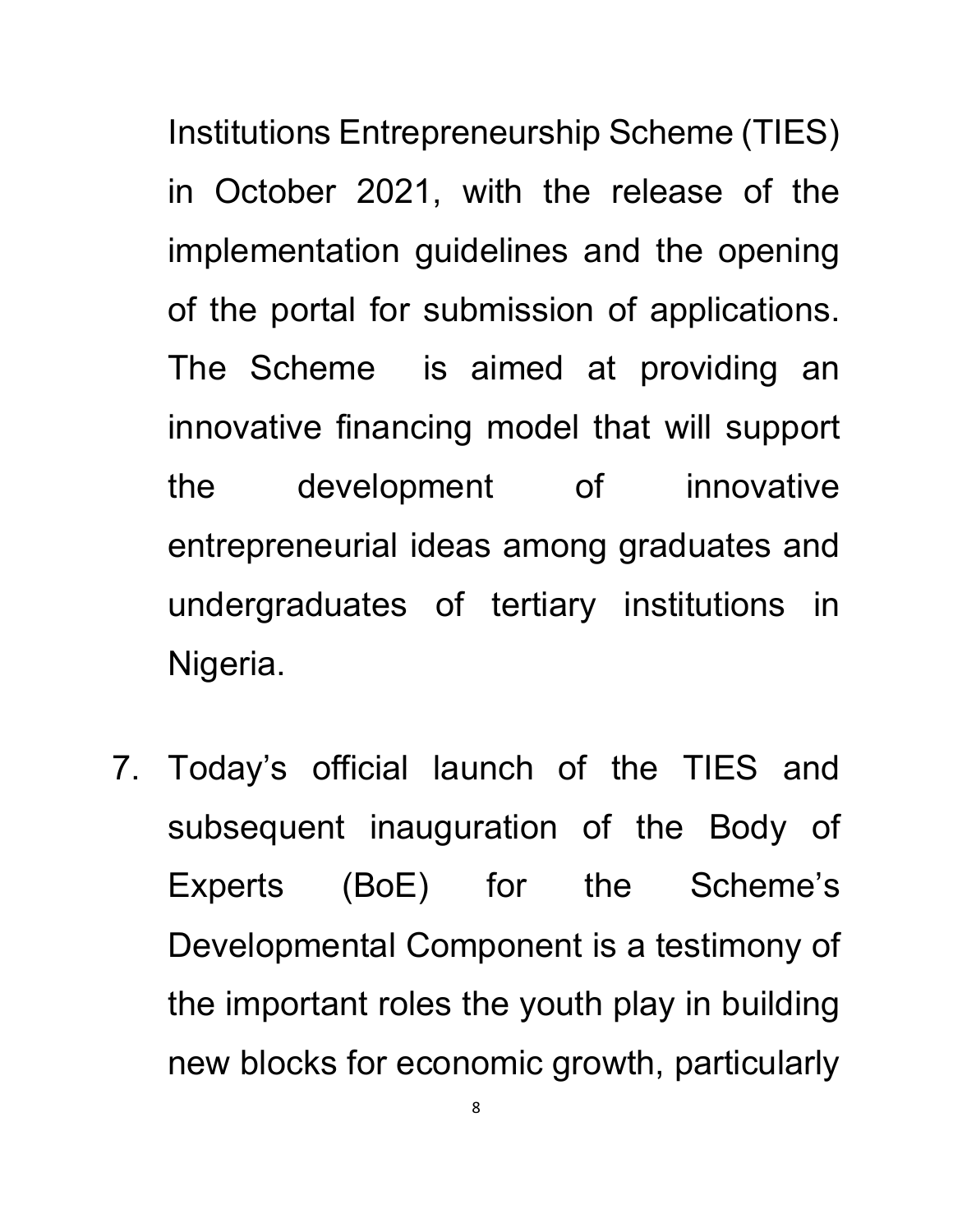as our national growth is highly dependent on a strong and competitive businesses. Bridging their financing gaps and enhancing access to low-cost credit to drive development of business is a task that can only be addressed by an innovative financing model that correlates with the complexity and dynamics of these small businesses.

- 8. Distinguished Ladies and Gentlemen, let me state that the Scheme was designed to address three (3) verticals of the segment, and these are:
	- i. **The Term Loan Component** provides direct credit opportunities to graduates of Nigerian polytechnics and universities of not more than seven years post-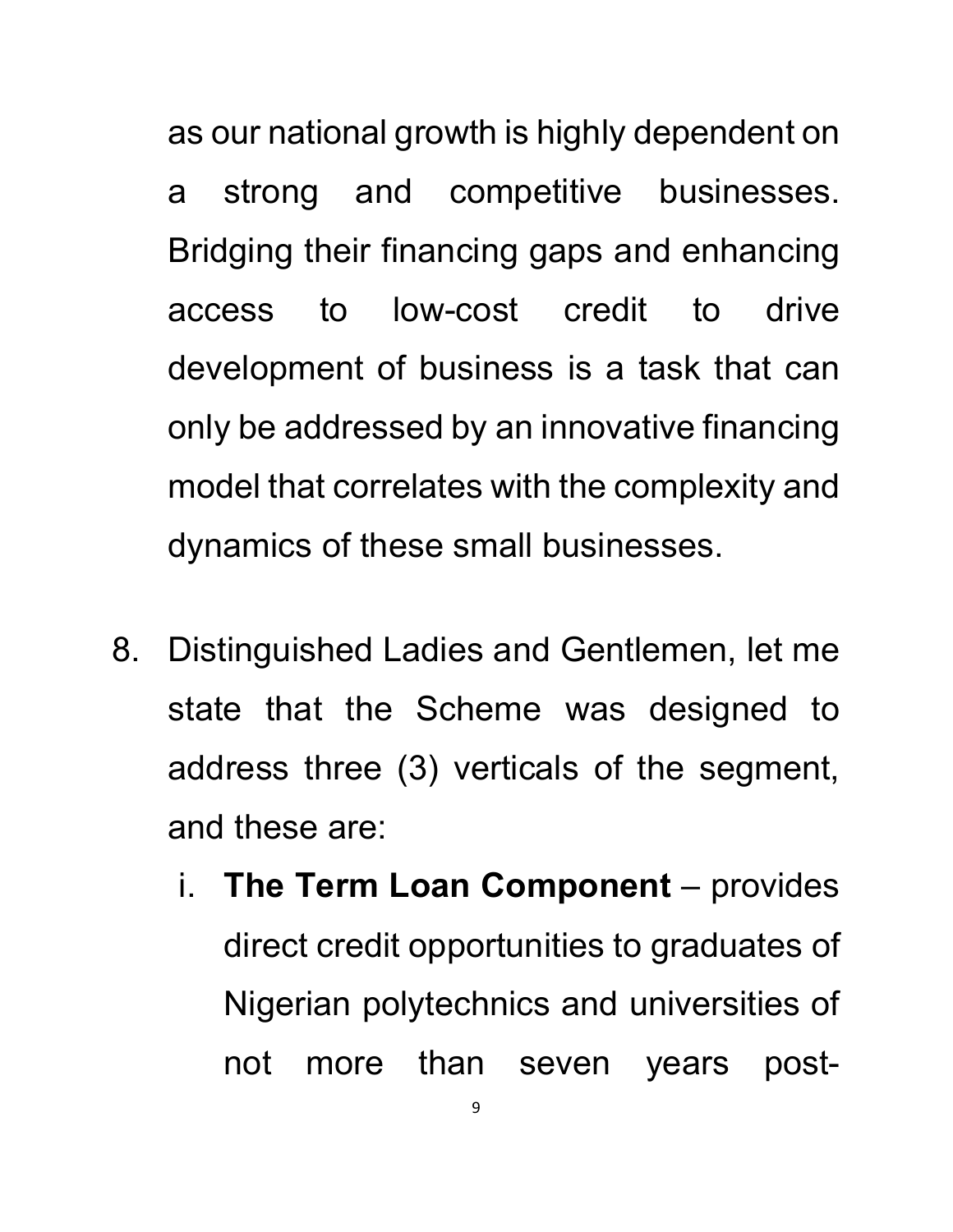graduation. An applicant, if successful, shall be eligible for a maximum of  $H_5$ million for an individual, soleproprietorship or small company; and a maximum of #25 million for a partnership or company. The tenor for the facility is maximum of five (5) years, with a oneyear moratorium, and at an interest of 5 per cent per annum, which shall revert to 9 per cent from March 2022. The pilot phase of the Scheme is presently being implemented through the Bank of Industry (BOI) with the development of an application portal and processing of submitted applications.

10 ii. **The Equity Investment Component** – is designed to support start-ups, existing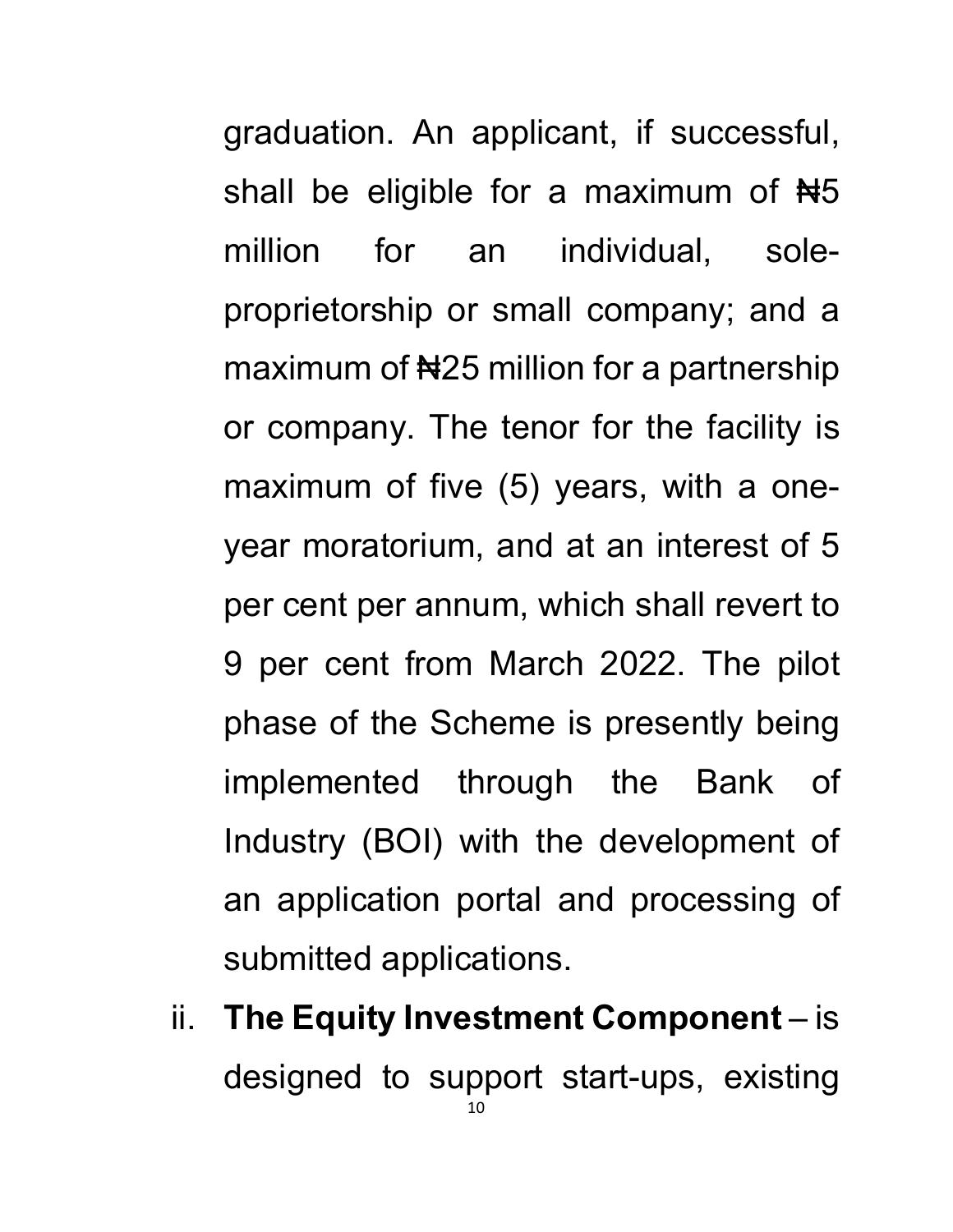businesses requiring expansion, and ailing businesses seeking resuscitation. The Component shall be implemented under the Bank's AgSMEIS Equity Window. Thus, the investment limit shall be subject to the limit prescribed by the AGSMEIS Guidelines and the investment period not more than ten (10) years.

### iii. **The Developmental Grant Component**

– is aimed at raising awareness and visibility of entrepreneurship among undergraduates of Nigerian tertiary institutions. Here, polytechnics and universities in Nigeria shall compete in a national biennial entrepreneurship competition where undergraduates are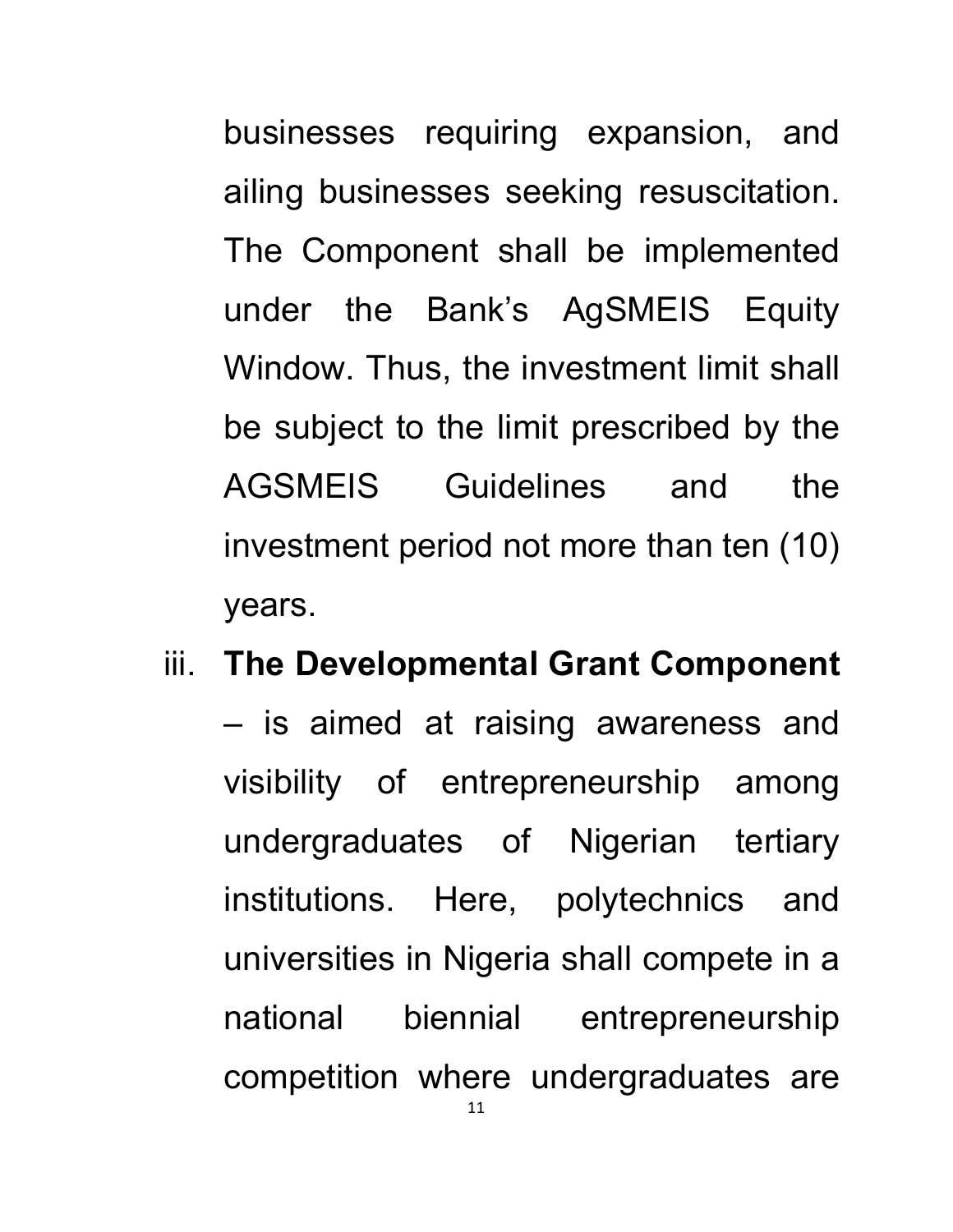presented by the tertiary institutions to pitch innovative entrepreneurial or technological ideas with transformational potential. Three (3) top institutions at the regional levels shall proceed to the national level, where the top five (5) shall be awarded grants ranging between  $\frac{1}{20}$  million and  $\frac{1}{250}$  million. Distinguished Ladies and Gentlemen, it is instructive to note that grant awards shall be used by the tertiary institutions solely for the development of the awardwilling ideas.

9. At this juncture, I wish to express my sincere gratitude to the Body of Experts (BoE) comprising professionals of impeccable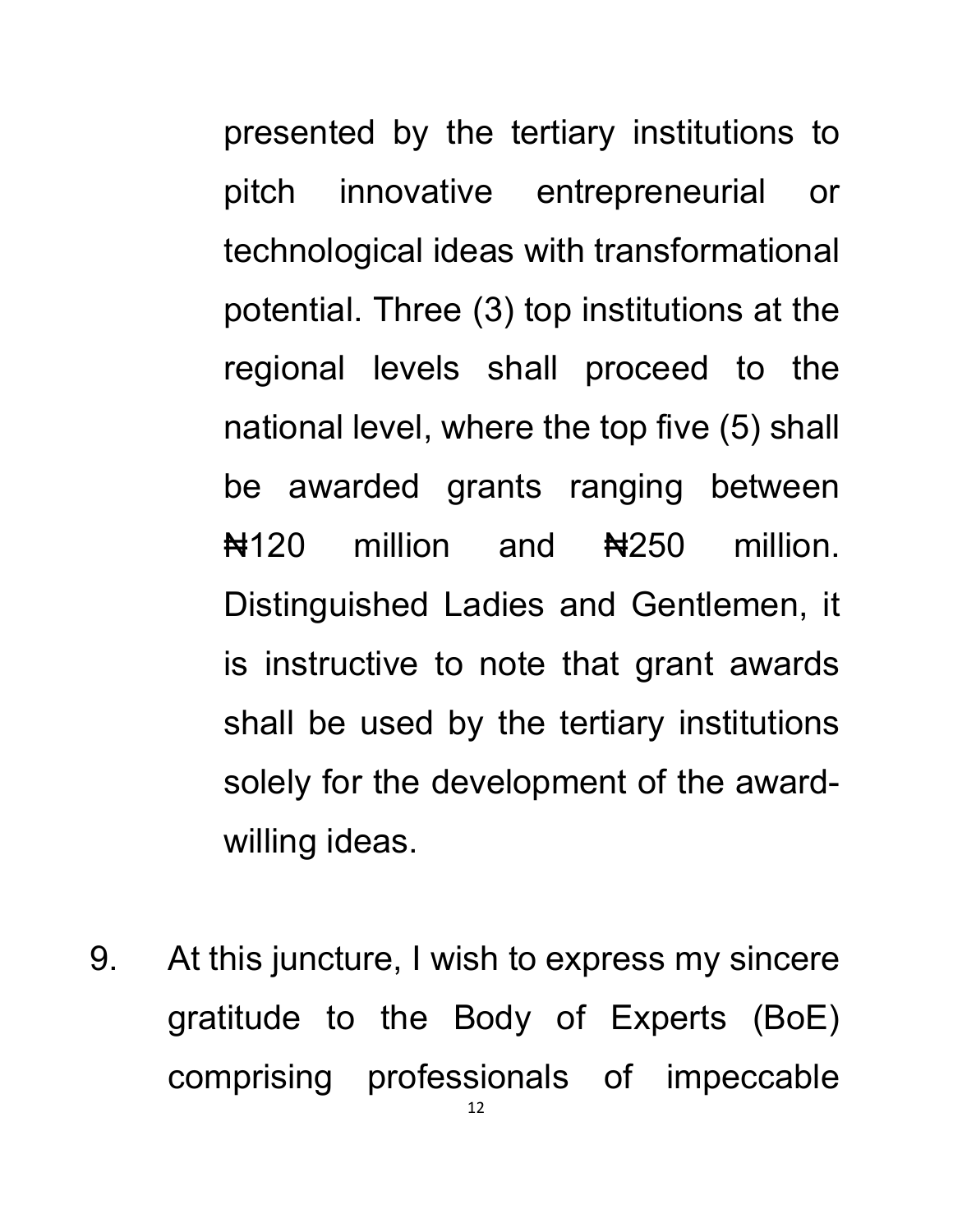standing, drawn from the academia, professional bodies, and industry. The Body has been constituted to evaluate and rank entrepreneurial presentations made by the tertiary institutions under the Developmental (Grant) Component. More importantly, the BoE shall recommend projects with high potential and transformational impact for grant awards.

- 10. The Body of Experts is to be inaugurated later today and they are:
	- i. Chairman Mr. Abubakar Suleiman (Sterling Bank Plc)
	- ii. Member Mr. Patrick Iyamabo (First Bank Plc)
	- iii. Member Mr. Adamu Lawani (Zenith Bank Plc)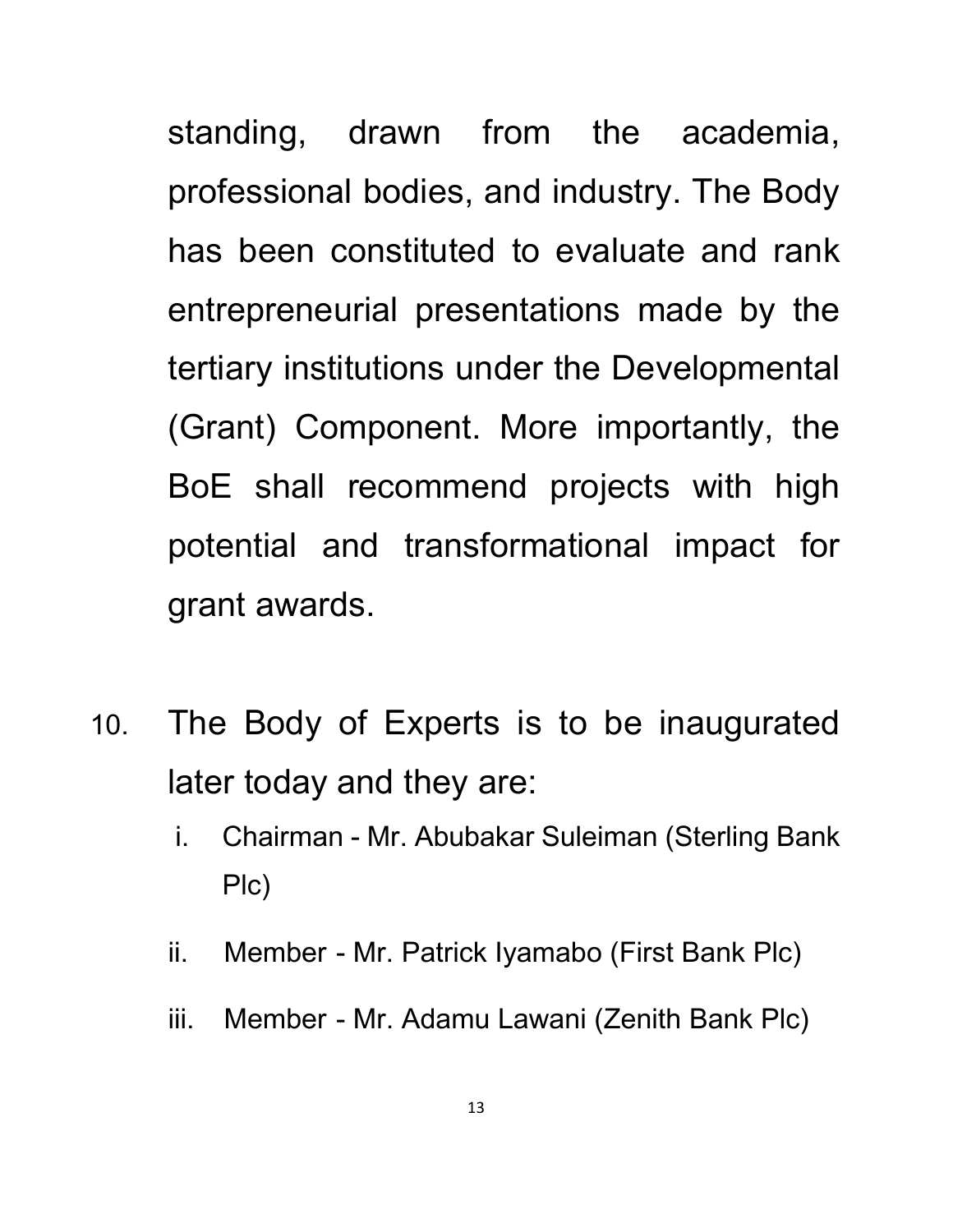- iv. Member Ms. Ngover Ihyembe-Nwankwo (Rand Merchant Bank)
- v. Member Mr. Ashafa Ladan (National University Commission)
- vi. Member Engr. Abbati D.K. Muhammad (National Board for Technical Education)
- vii. Member Dr. Friday Okpara (SMEDAN)
- viii. Member Mr. Tope Fasua (Global Analytics Consulting)
	- ix. Member -Brigadier-General Folusho Oyinlola (National Defence College)
	- x. Member Ms. Bolanle Adekoya (PWC)
- xi. Secretary Mrs. Temitope Akin-Fadeyi (CBN)
- 11. Distinguished Ladies and Gentlemen, today as well, cheques shall be presented to five (5) beneficiaries under the Term Loan Component of the Scheme. These beneficiaries are among the many who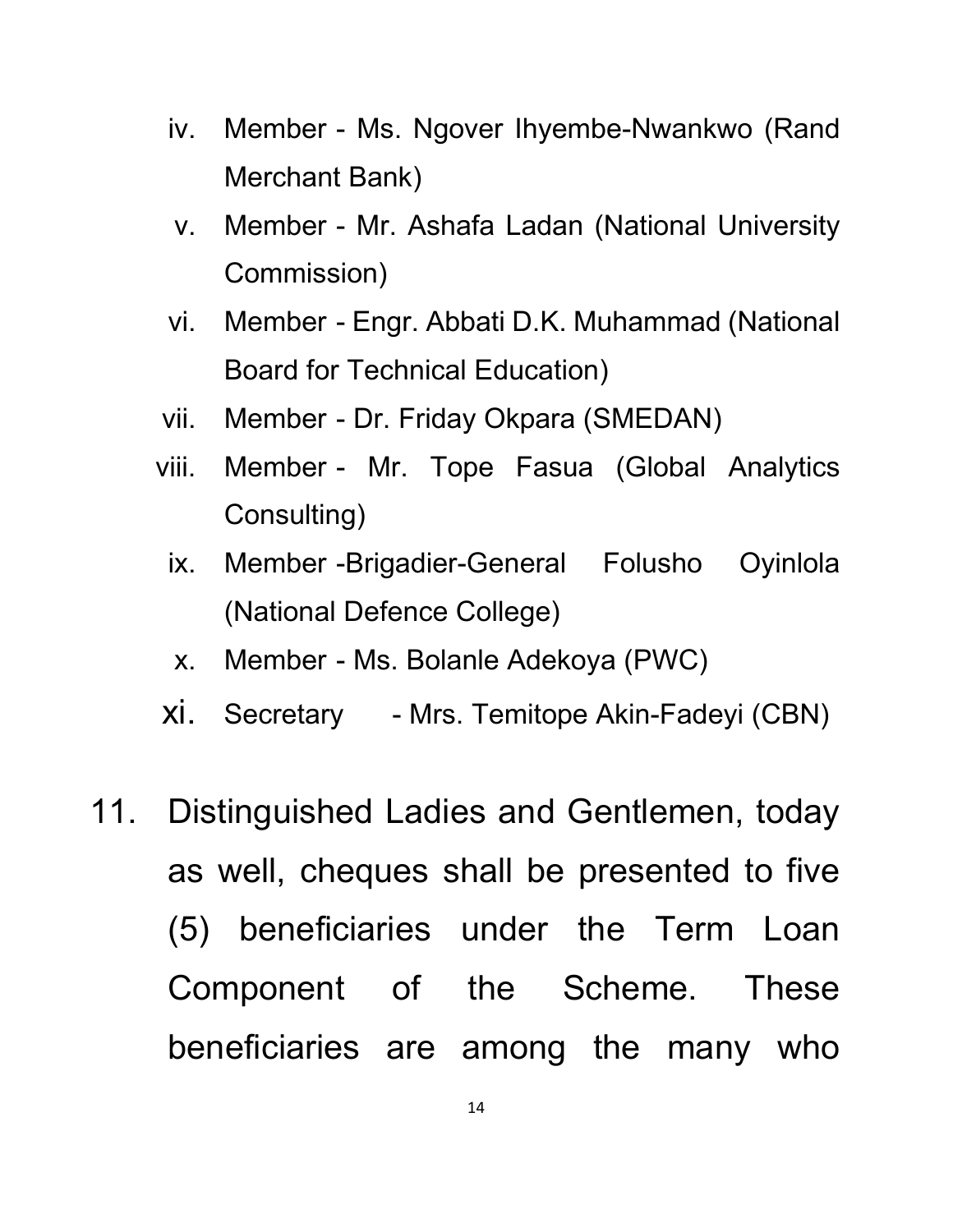submitted their applications via the dedicated portal and their applications processed. I would like to urge the recipients of these loans to judiciously utilize the funds for the purpose for which they had indicated in their applications. It is my strong belief that the Scheme will offer our youth entrepreneurs access to much needed finance, which has been identified as one of the major limiting factors to entrepreneurship development in Nigeria.

12. We are aware that there has been agitations by some tertiary institutions that were not included in the pilot phase of the Scheme. Let me reiterate here that with the launch of the Tertiary Institutions Entrepreneurship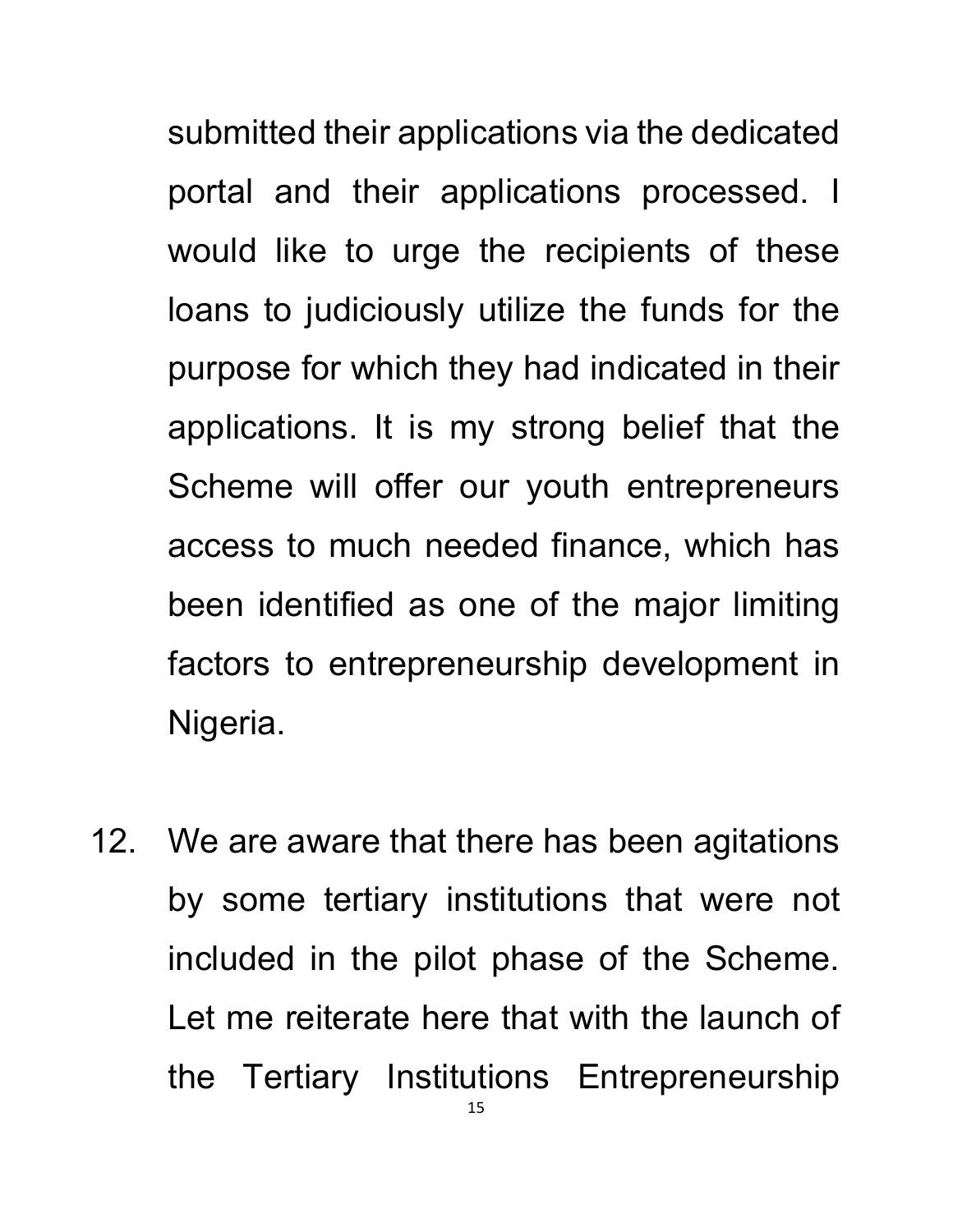Scheme today, other deserving tertiary institutions will be brought on board over time. With ongoing dialogue and engagements with other segments of the educational sector, feedbacks received shall form the basis for the periodic review of the guidelines, with the intent to scale up participation under the Scheme in future.

13. Distinguished ladies and gentlemen, let me restate the Central Bank of Nigeria's total and unrelenting commitment to supporting the country's educational sector in all ramifications, as without a robust educational sector wholesome development shall remain a mirage. I believe with the launch of the Tertiary Institutions Entrepreneurship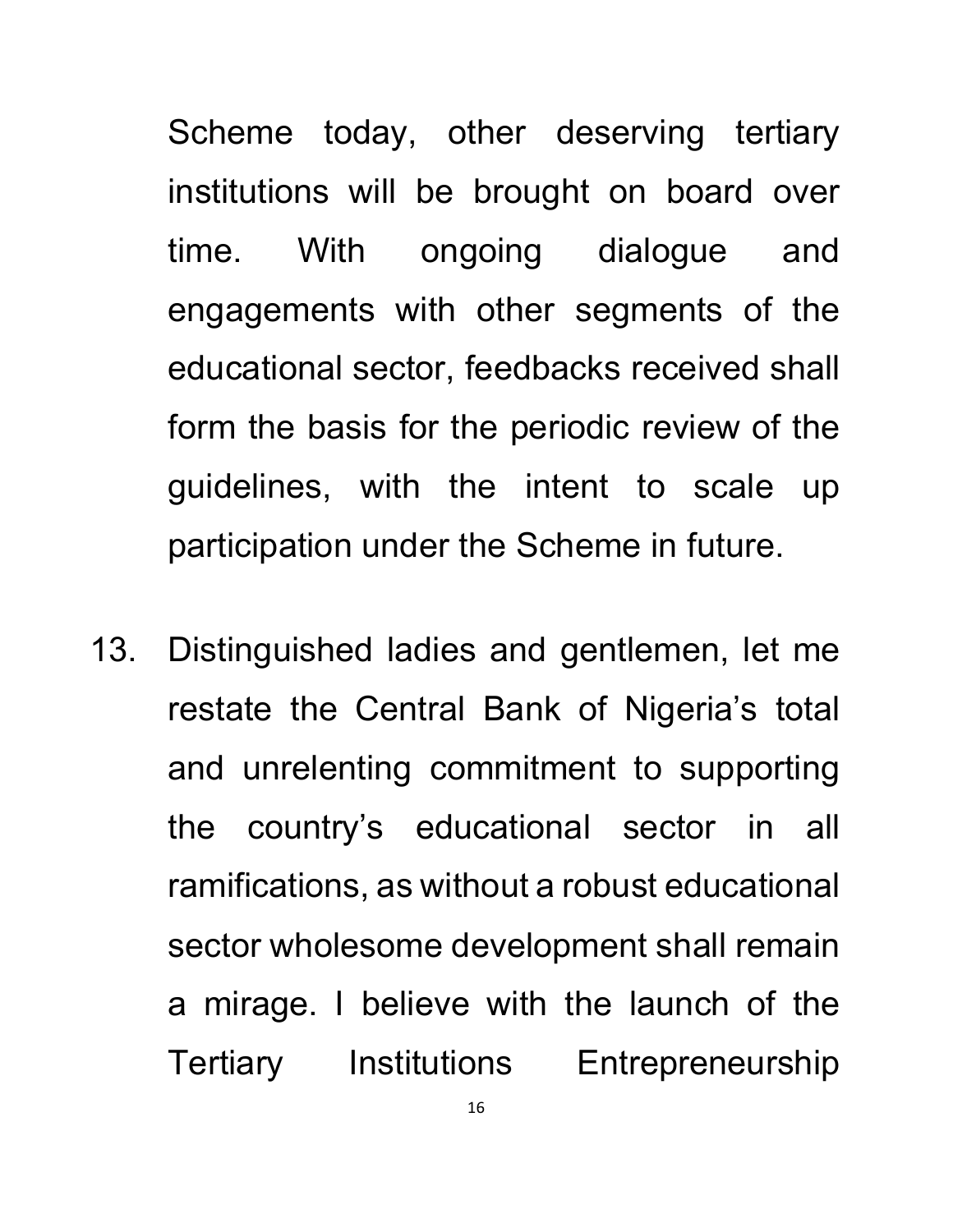Scheme, and other programmes such as this, it is only a matter of time before our tertiary institutions return to the glory days, where they churned out graduates, not only ready and able to provide real solutions to the various challenges emanating from their immediate environment and even beyond, but who can compete favourably with their counterparts around the world.

14. I would like to conclude with a clarion call to Nigerian youths, particularly our graduates and undergraduates, that they should not succumb to the weight of despair regarding the challenges being faced by the nation. I challenge you today to pull yourselves up by your bootstraps, take up the challenge of